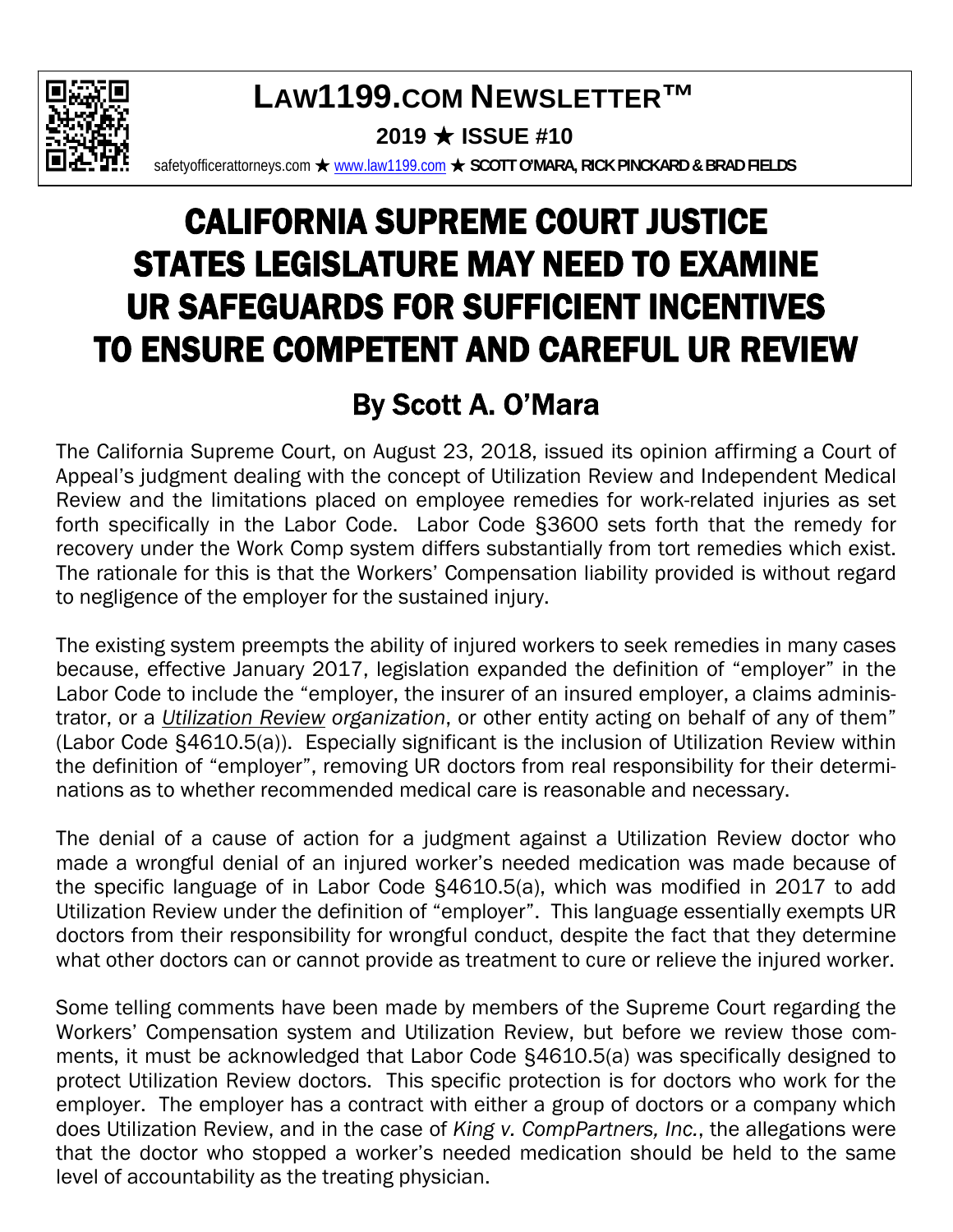Also of note is the fact that even though the limitations as to the monetary amount against the Utilization Review doctor are substantial — *i.e.*, no medical malpractice — yet the Labor Code acknowledges "[the] physician who makes unsound professional judgments in this capacity is subject to professional discipline, which may include the loss of his or her license". But yet the doctor is not subject to economic sanctions.

The Court of Appeal, again supported by the California Supreme Court, stated that the laws of Workers' Compensation limit and set forth the exclusive remedy employees have, and therefore the wrongs done by the UR doctor could not be pursued:

The Court concluded that the workers' compensation law provided the exclusive remedy for the employee's injuries and that preempted plaintiffs' tort claims. The harm plaintiffs alleged was collateral to and derivative of the industrial injury and arose within the scope of employment for purposes of the workers' compensation exclusive remedy. Because the acts alleged did not suggest that defendants stepped outside of the Utilization Review role contemplated by statute, plaintiffs' claims were preempted.

In other words, the worker suffering damage done by the UR doctor could not pursue medical malpractice. As readers are aware, Utilization Review doctors are a group of doctors who work for the employer and review the treatment recommendations made by a treater who has seen the worker numerous times and then, without ever seeing the worker, the UR doctor makes a *binding* decision as to whether the treater's recommendations are necessary and appropriate. In the event of a denial by a UR doctor, the worker's only recourse is to appeal the denial through Independent Medical Review, which supports the denial by the UR doctor more than 80% of the time.

The Court also acknowledged that claims administrators "stand in the shoes of employers" and therefore have the same protection from prosecution for wrongful conduct related to injured workers' medical care as do UR doctors, pursuant to Labor Code §4610.5(a).

The Court further noted in another case that a utilization reviewer, unlike a treating physician, "does not physically examine the applicant, does not obtain a full history of the injury or a full medical history, and might not review all pertinent medical records". The Court stated that "to permit plaintiffs to bring tort suits against utilization reviewers, in the same manner as they might bring tort suits against treating physicians, would subject utilization reviewers to a second — and perhaps competing — set of obligations rooted in tort rather than statute." What this ignores is that UR doctors indeed make medical determinations, and they are paid for by the employer. This also ignores the outcome to the worker when UR doctors are not held accountable and can work in a vacuum.

One of the Supreme Court Justices, after reviewing this subject in great depth, made this finding: "But the undisputed facts in this case suggest that the workers' compensation system, and the utilization review process in particular, may not be working as the Legislature intended." The Justice further reflected: "The Legislature may wish to examine whether the existing safeguards provide sufficient incentives for competent and careful Utilization Review."